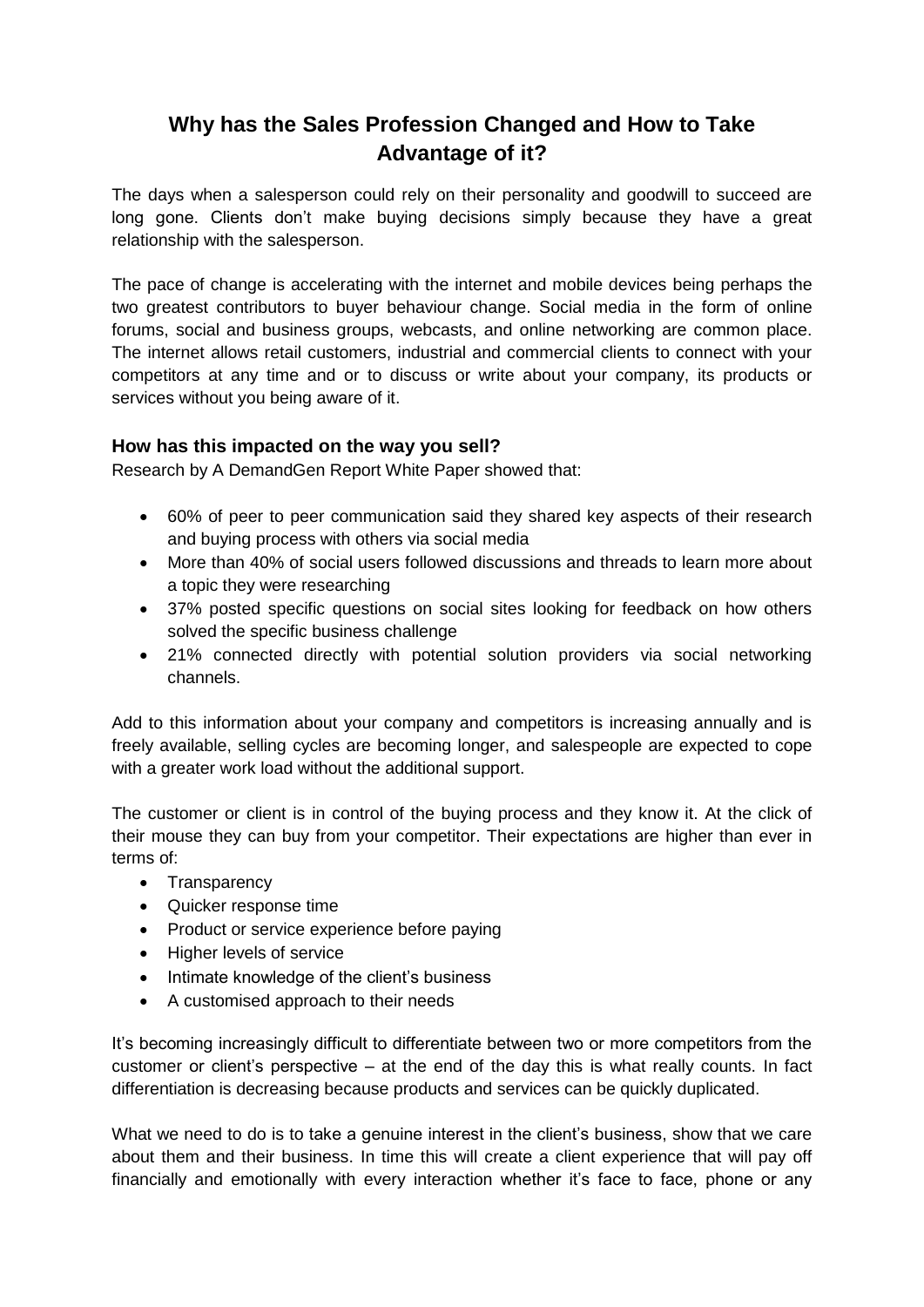electronic form such as email. This can have a cumulative effect and when a buying decision needs to be made you will be in a prime position to take advantage of it. In fact you could be seen as the point of difference if competitor comparisons are made by the client.

## **What do you need to do to succeed in this selling environment?**

- Have the desire and commitment to succeed
- Be genuine and show that you care
- Develop sales intelligence to gain a deep insight into your targeted client organisation and key people
- Adapt to changing buyer behaviour
- Sell value and not price by communicating key client quantifiable metrics
- Learn all about social media and become actively involved in what will work best for you. Join LinkedIn would be a great start
- Become more competent in selling. Improve your knowledge, skills and attributes. The mean average sales competency level is 3 but the bar is set at 6 and this level of competence is what clients expect.

## **What are the expected outcomes?**

- **Increased revenue** Customers and clients who feel appreciated, are provided with measurable product or service value will spend more and the business will be more profitable
- **Repeat business** Customers and clients will keep coming back to giving you more business and will on average tell 5 others of their experience. They become advocates and refer you to other like-minded people
- **Enhanced reputation** You will be seen as the go to salesperson in your field because what you have achieved for your clients and your consistent manner isn't or can't be matched by your competitors.

You have the opportunity to develop one of the very few sustainable differentiators – you. Social media can be an effective and productive vehicle to use to uncover intelligence about clients and connect with people who can directly or indirectly affect a sales opportunity or a sales outcome.

If you would like to discuss this topic or any other relating to sales or sales management then contact Kurt Newman direct on +61 412 252 236 or email on kurt@salesconsultants.com.au.